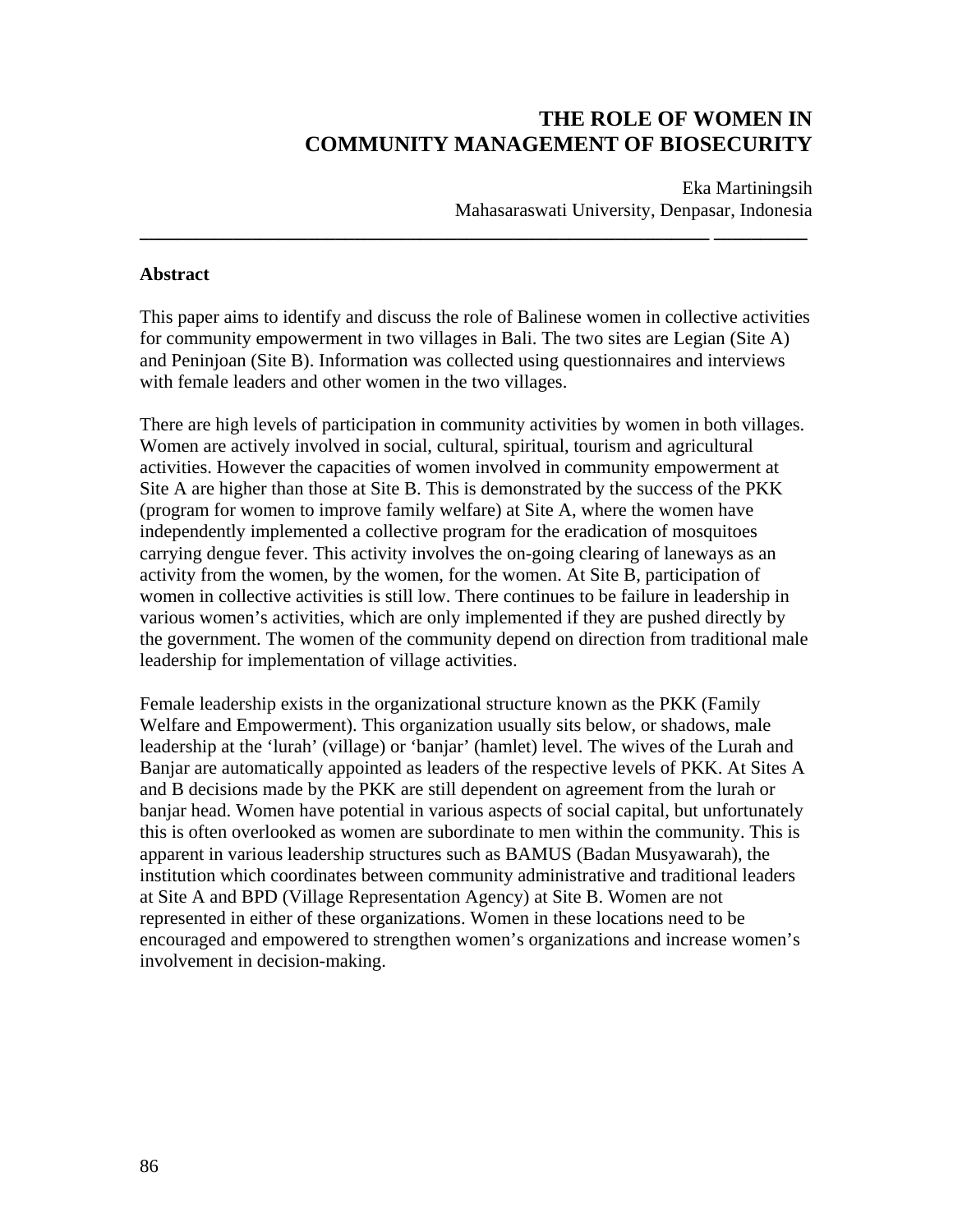#### **Introduction**

Evidence shows that women are direct agents of social change and family unity within a community. Indonesian women are actively involved in social, cultural, spiritual, agricultural, and tourism activities and there are many documented cases where women have been successful natural resource managers (Nakatani, 1997; Walhi, 2007). In Bali, the role of women in almost all aspects of life is irrefutable. Women play an important role in social, cultural, spiritual, agricultural and domestic activities. According to Suryani (2006), it is essential that women realise that they are the ones responsible for fulfilling their obligations. Research by Meinzen-Dick and Zwarteveen (2003) shows that women have enough spare time to be able to participate in social activities and develop networks and use this time for these purposes of transferring knowledge and information. Women always have time to meet and have a relationship with their community (Maluccio *et al*. 2003). However, there has been little research to determine how women use this positive social capital to empower themselves through understanding and solving problems. There has also been little analysis of the position of women in organisational structures and decision-making at the village or hamlet levels. According to Pietra (2006), social capital is a resource that can be used to encourage a community to understand and contribute to overcoming community problems together, to address community interests and increase community awareness. Social capital held by women can be investigated and built on to empower women. According to Flora (2007), empowering the community to overcome their problems should be an on-going effort. This is particularly important in this era of globalisation which has brought on rapid developments in the movement and exchange of goods, services, money and communities. Globalisation means increased movement of pests and diseases in plants, animals and humans. If this issue is not taken seriously, food security and environmental balance could be threatened over the long term. To empower communities to address community problems requires making use of the existing social capital strengths that has developed among individuals or groups who have mutually beneficial relationships. Principals of cooperation already exist within communities, including in Bali where it is demonstrated by the Balinese irrigation system (sistem subak) and other traditional systems (suka-duka) which all demonstrate systems of community equality (Pietra 2006). This article aims to identify and expand on the participation and role of women within society, so it can be used as capital to contribute to future community empowerment in the area of biodiversity conservation.

# **Literature review**

# *Developing a Definition of Social Capital*

Economics, sociology and politics experts define social capital in various ways. In general, the concept of social capital has been developed in two main streams they are, socio-anthropology and organisational politics and economics (Vipriyanthi 2007). Coleman (1990) believes that social capital is a human centred attribute of social structure. Social capital adheres to social structures and is characterised as a 'public good' and is equal with financial capital, physical capital and human capital. This is expanded on by Adler and Woo Kwon (1999) who state that because social capital is for the public good, it is not owned by any particular person but depends on all members of a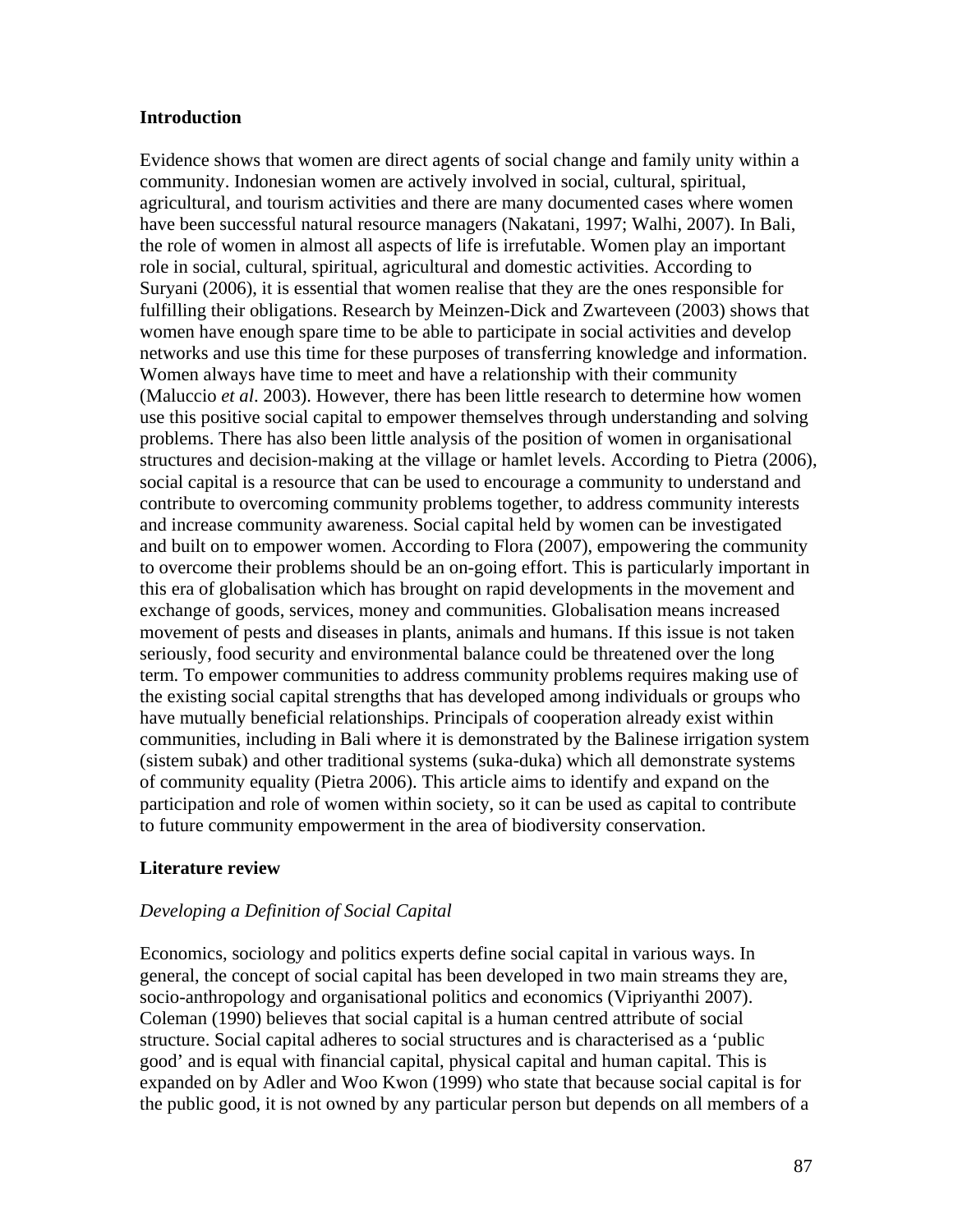network. The shared nature of public good tends to make individuals indifferent to ensuring its sustainability and most rely on others to ensure its preservation.

Community knowledge and understanding (community capital) are or can be directed to determining actions for addressing community problems. The community capital framework allows the use of local resources and integrates these resources with resources from outside to create a vital economy, social inclusion, and a productive environment. Additionally it was stated, that to empower communities to care about their issues we can use the developing social resources of individuals or groups that have a mutually beneficial relationship. These principles are actually already familiar to communities as demonstrated in the culture of 'gotong-royong' (mutual cooperation within the community), 'tepo saliro' (empathy), the Balinese system of water control, 'pela gandong' (in Ambon), Jagong (in eastern Java), and traditional community systems in Bali which all indicate a level of equality. These phenomena clearly demonstrate that Indonesian and Balinese cultures already have a high level of social capital (Pietra, 2006). Within 'eastern' societies, Balinese communities are recognised as having high capacity in terms of social norms. In this situation, community capital can be used to mobilise communities to create a new social order where traditional community systems can be modernised to increase community participation and empower local communities.

The World Bank (1998) gives a more specific definition for social capital, stating that it is the social norms and relationships that hold a community's social structure together and make it possible for people to coordinate activities in order to achieve common goals. Woolcock and Narayan (2000) have a similar view, stating that social capital is the norm and networks that make it possible for members of a community to work together. These community networks are a result of the presence of politics, law and organisational structures and development therefore requires a forum between government, community and private sectors which together can identify and achieve common goals. In this context, social capital acts as a bridge between groups.

Social capital can strengthen groups, communities, traditions, villages and nations, being one of five pillars of a pentagon describing the foundations of community empowerment for sustainable livelihoods. Each of the five corners of the pentagon represents an area of strength. They are physical capital, financial capital, human capital, natural capital and social capital. The five pillars must be present equally to achieve sustainable livelihoods (Pietra 2006). Flora (2007) however, divides community capital into 7 assets. They are physical, financial, cultural, political, human, social and natural assets. Human resources include skills and abilities of people to develop and increase their own resources, to access resources and to increase knowledge and identification of social norms and access to increase community capital. Often men and women learn about different aspects of their working environment. It is important that different facets of human capital are respected (Flora and Kroma 1998). Flora (2007) also states that community empowerment for problem solving must be on-going; particularly in an era of globalisation that has brought rapid change with increased movement and exchange of goods, services, money and communities. This phenomenon can lead to the movement of pests and diseases which affect animals, plants and humans. If this is not taken seriously, it could threaten food security and even potentially lead to environmental imbalance over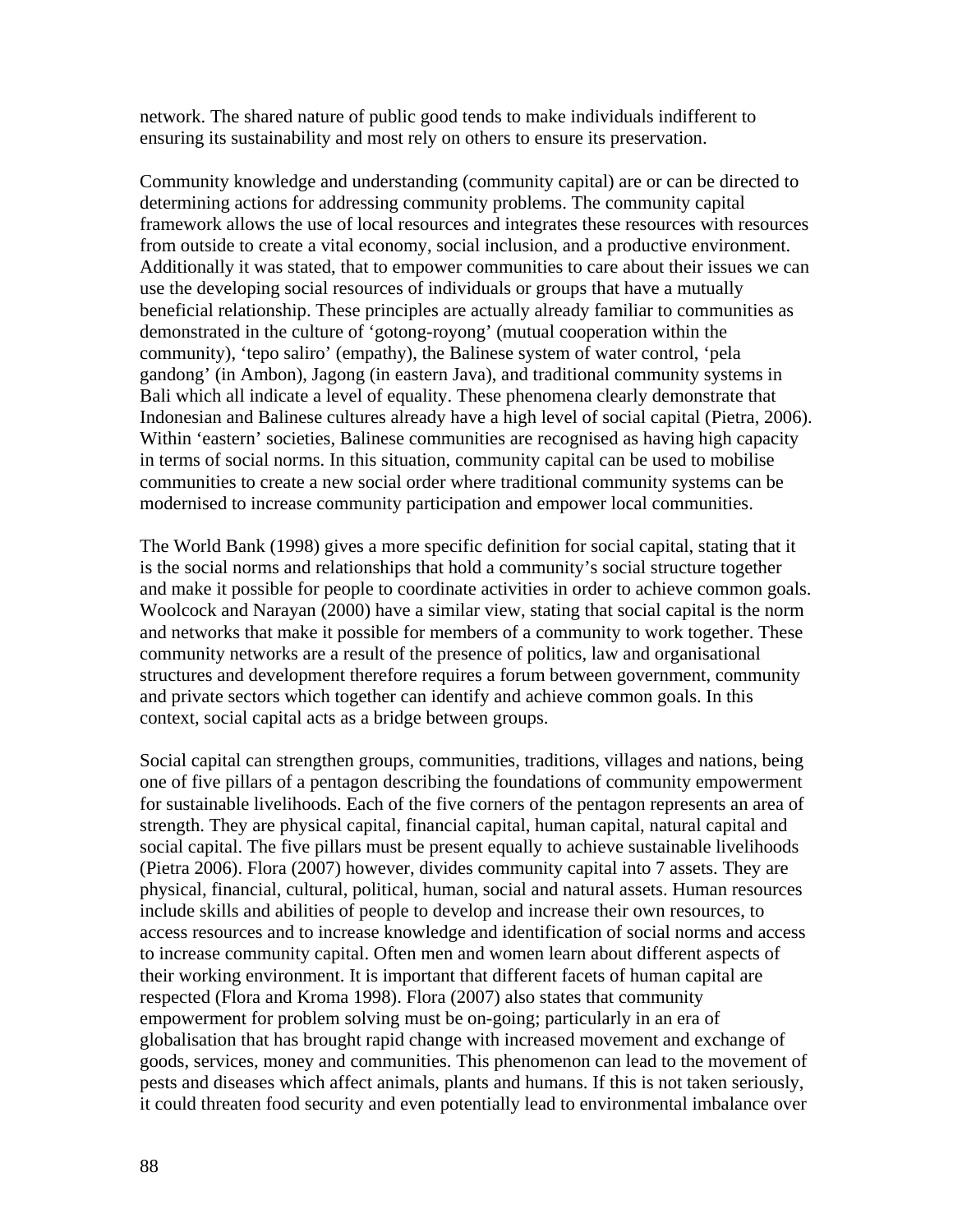the long term. According to Falk (2007), if we look back at global events such as global warming, we can see human activities that have impacted on things such as water availability and thereby impact on the food security of communities. To overcome these issues there needs to be increased community concern and understanding at community and leadership levels. Flora (2007) adds that the best approach to community empowerment is a local approach so that identification of problems and their solutions are appropriate to the local situation.

## *The Role of Balinese Women*

Women (particularly Hindu women in Bali) already fill a special role in the domestic household, a role in family lives, in spiritual and religious life, social life and in the agricultural sector (Pendit 2002). Suryani (2006) states that in these roles women feel that they have rights and fulfil their obligations according to the community's norms and regulations. Within the household women are responsible for looking after the family (husband, children and in-laws) and all aspects of family welfare. Within the culture of daily Balinese (Hindu) life, women must ensure the appropriate use and storage of household items. Kitchen equipment may not be used for other activities such as washing. Eating equipment is put in a specific place and may not be mixed with items for other activities (particularly with items used for prayers). This also applies for allocation of rooms within the household. For example, the living room, kitchen, laundry and bedrooms are in specific locations. If viewed as a health strategy, all of these actions explicitly address natural resource conservation. Besides fulfilling their private role, some women also have duties within the public arena such as careers and social networks (Indrayoga 2006).

Increased awareness amongst Balinese women will broaden their horizons and improve the capacities of Balinese women overall, protecting cultural identity and empowering the community (Suryani, 2006). Within the workplace, Balinese women only hold middle to low positions and very few ever make it to executive positions where they have decisionmaking powers.

Within spiritual practices, women have specific roles during ceremonies and many activities are done in cooperation with men. Through their role in spiritual life women already undertake activities that indirectly contribute to conservation of natural resources. These can be seen in the ceremonies of 'Tumpuk Uduh' to give thanks for plants, 'Tumpuk Uye' for animals and 'Tumpek Landep' for metal objects (Sudarsana 2005).

According to Indrayoga (2006), the most crucial women's issue is how to improve the position of women in society. He goes on to say that inequality between men and women is only due to a way of thinking, particularly men's attitude that women are of a lower status. This attitude has persisted so long that even women have come to see themselves as second class humans. So how do we change this attitude so that women can be considered equal to men? Hindu teachings actual provide a strong foundation for creating gender equality between men and women. A guarantee for equality, destroying the predication that women are second to men, is written in the Weda (the Hindu holy book), where it is one of the basic lessons in ethics (Pendit 2002). According to one expert on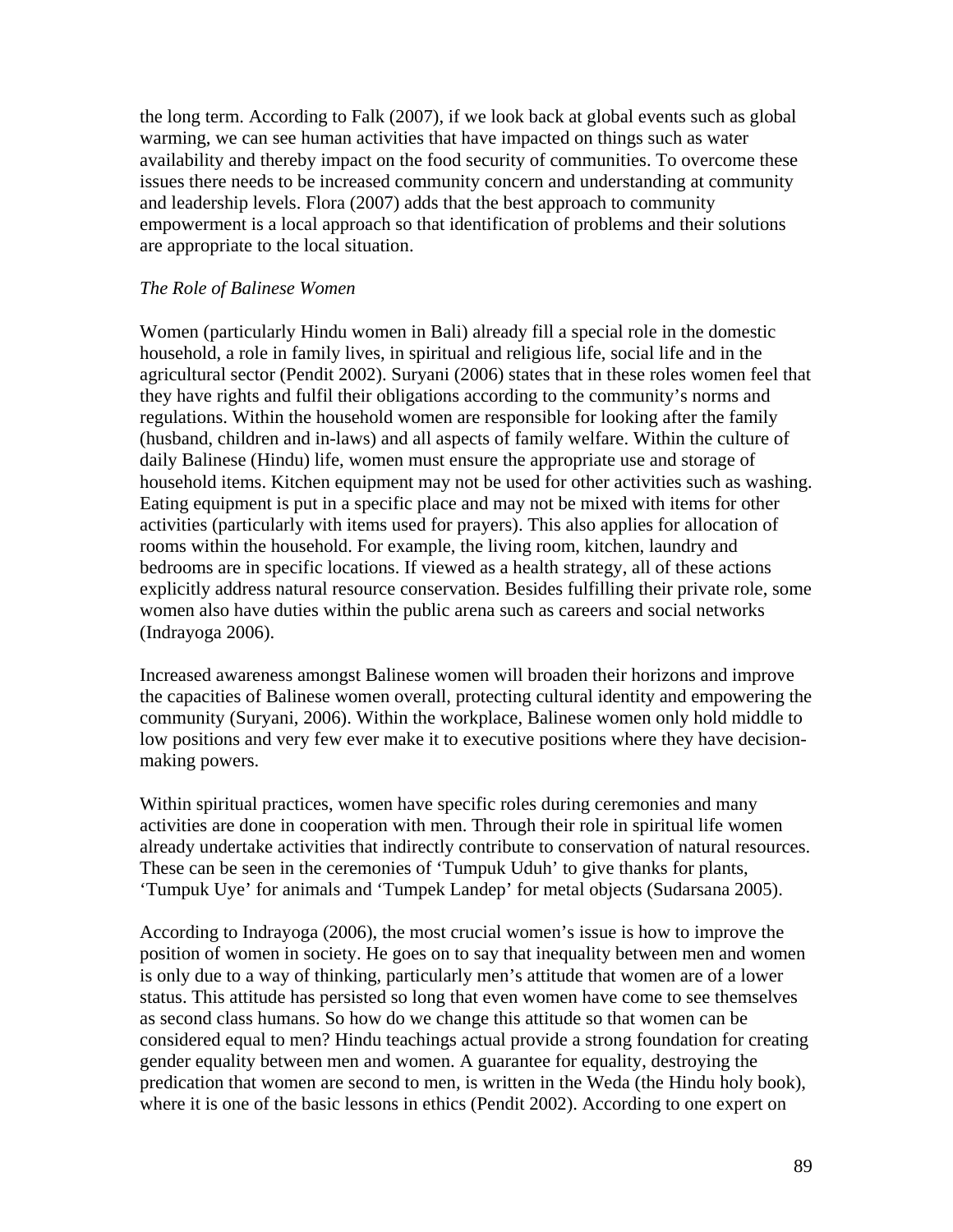women's issues, Sudarsana (2006), it is these ethical teachings that determine the social order of Hindu communities, creating a harmonious community life. Nowhere in the Weda is there any reference to dominance or subordination of either gender. Furthermore, discourse around the issue of gender equality is becoming louder throughout most of the world. The demand for equality is highly noble and humanistic, because through this demand, women have been given more confidence to speak out and to realise their rights and responsibilities. The demand for gender equality is considered a critique of men and acts as a brake to stop men treating women as they please. Principles of equality and harmony between men and women must be based on a sincere and heart felt belief according to the relevant norms of the society. In Hinduism, there are also the 'swadharma' teachings which say that the lives of all creatures in nature reflect activities that are dynamic, balanced, harmonious and compatible. If this swadharma is altered by humans for the sake of progress and technology, this is the same as changing the consciousness, balance and harmony of nature. This would cause imbalance or disharmony and will have a negative effect on the character, morals and behaviour of humans leading to unavoidable destruction.

Ardhana (1994) says that there are two major problems that currently grip Bali; problems associated with human capital and natural capital. According to Pietra (2007), these are two pillars of social capital which guarantee development and community empowerment for sustainable livelihoods. If people, particularly the Balinese, no longer have a system of values or social structure to govern relationships between humans, between humans and nature, and between humans and God, then Balinese culture will be wiped out. A feeling of cultural ownership which supports community empowerment will fade (Pietra 2007). This notion is supported by Suryani (2006), who states that harmony in life should be nurtured so that life is not only for working but also for creating good relationships with others.

Pietra (2007) discusses several phenomena that occur within the village that restrict the community's unique ability for self development, contribution to nation-building and development of the local culture of the village. However these strengths within the local community will play a role in facing globalisation and economic liberalisation. Villages possess strong social capital in the area of community development which can drive improvements in rural communities. A lack of understanding of social capital, work networks and local leadership may lead to negative effects on the relationship between communities and their environment. Without social capital, community cohesion is reduced so that communities may not be able to organise themselves to create sustainable livelihoods (Beeton 2006). This is also evident in the increased level of crime and other social issues in the community, particularly issues around traditional practices in Bali and a reduction in family cohesion and community participation (Grootaert 1998). Cases of violence (both physical and verbal) towards women are increasing and indicate that the values of equality and friendship are being destroyed. Narayan (2000), Dasgupta and Serageldin (2000) and Flora (2007) explain that bonding social capital relates to the cohesive ties within social groups that are relatively homogenous (such as in a family or ethnic group) and bridging social capital refers to social groups that are only loosely associated and can form a bridge between organisations and communities, between friends, associations or colleagues (for instance, human rights movement, seminar or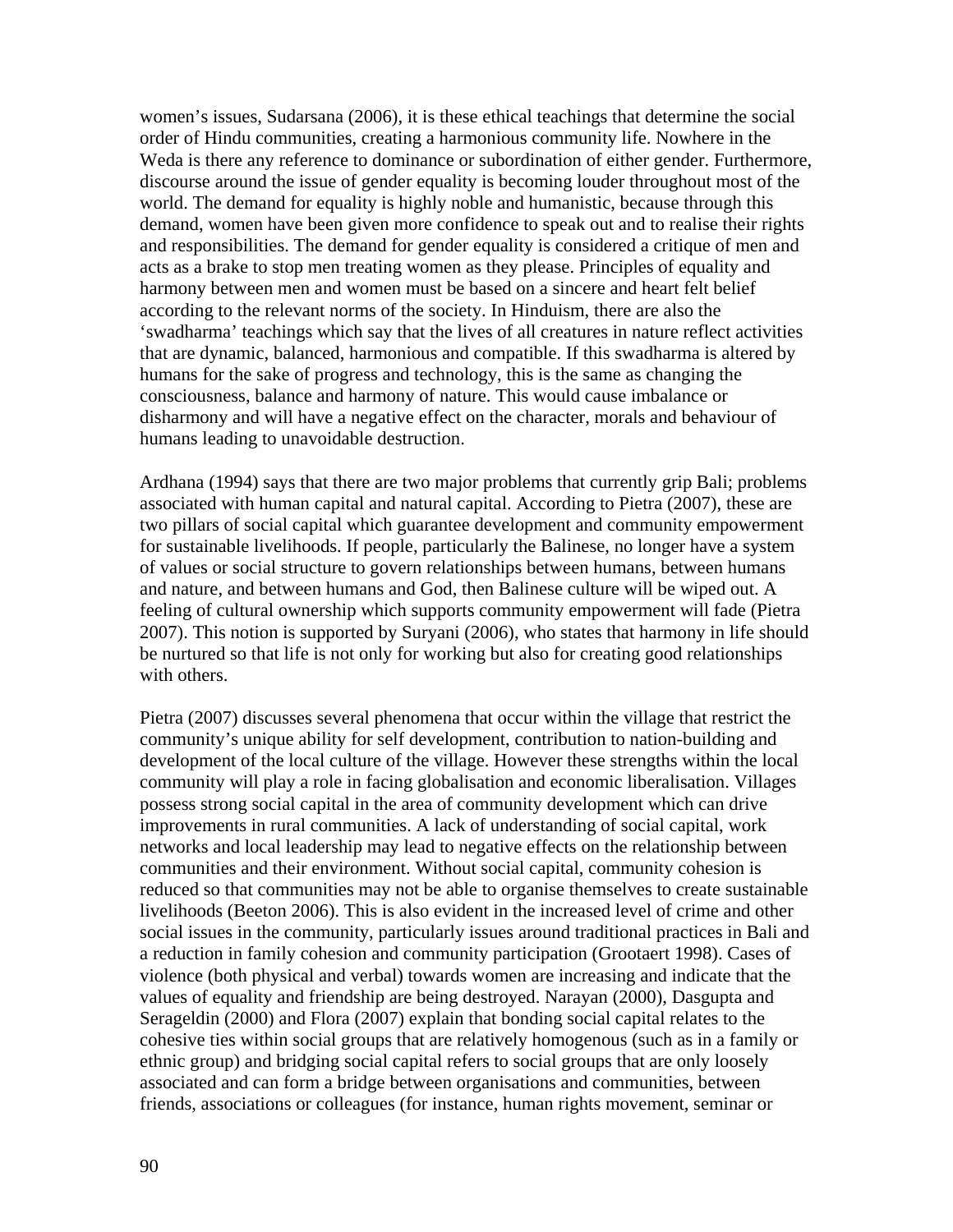professional network). Putnam (2000) and Hanson *et a*l. (2006) add linking social capital, which is a vertical relationship in the form of bridging between groups with different social status, wellbeing and strengths. An ideal community will be achieved if all three forms of social capital are present in equivalent amounts (ABS 2002).

Many women are active in agricultural activities particularly those activities that require perseverance and attention to detail, such as seed raising and harvesting. In Ndop, Cameroon, women are also heavily involved in agricultural activities which contribute to improving family welfare (Fonjong and Athanasia 2007). In Ndop women actually play a larger role in agriculture than men and the income they derive from farming has a greater effect on household income.

Below is an interesting example of the successful community empowerment through women's involvement in integrated pest management. There are two women: Romini, who is an active member of the Integrated Pest Control Field School (SLPHT); and Sunani, who is not a member of SLPHT. Romini is 45 years old, has four children and relies on rice farming to make a living. Romini's husband is a becak (pedal cab) driver who works outside the house almost very day, leaving Romini to do almost all of the work in the rice fields. Rice growing is not difficult for Romini as she has been involved in farming since she was a child. The income from her husband's becak driving is not enough to support the family. The family has only 750m2 of flooded rice fields so Romini needed to find a way to improve productivity. After joining the Integrated Pest Control Field School from 1995 to 1996, Romini was better able to prepare the soil in an environmentally friendly way and produce good results. By reducing the use of nonorganic fertilisers and chemical pesticides and replacing these with organic fertiliser and biological control of pests, she has been able to increase productivity of her rice field by almost 100% and reducing her pest control costs by 50 %.

Since this success, Romini frequently sets out to meet with women in her community and has started to share the principles of integrated pest control. She encourages others not to use pesticides, because besides increasing production costs, pesticides may threaten ecological balance and have negative effects on human health. Pesticides and non-organic fertilisers are no longer used by farmers in Romini's area.

However, the story is different for Sunani who has never participated in the SLPHT, but has learnt environmentally friendly land preparation from her family and neighbours whoalready used these techniques. From the example given above, SLPHT is an example of an activity which can improve the capacity and skills of women in the community. It is hoped that the Integrated Pest Control Field School can also contribute to the development of sustainable lifestyles which includes empowerment of farmers, biodiversity conservation, food security, community learning and an effort for public health.

# **Methods**

Research was conducted in two villages. The first village was Legian (Site A) in Kuta subdistrict, Badung district and the second was Peninjoan (Site B), Tembuku subdistrict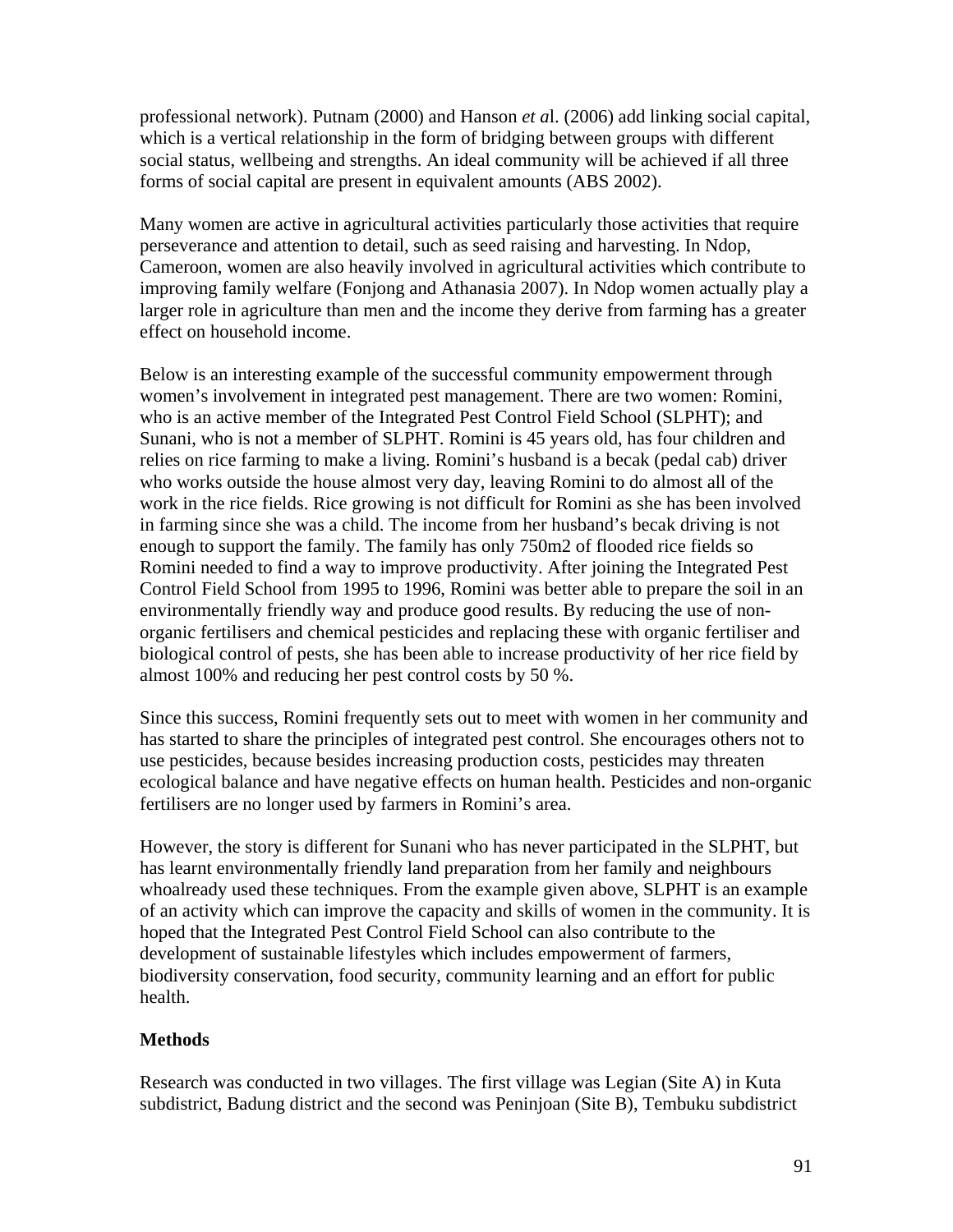in Bangli district. Site A is a tourist rural community, where the majority of the community are engaged in businesses associated with tourism. Site B is an agricultural village, where the majority of the community is involved in farming activities.

Women from PKK (Family Welfare Empowerment) group and females from the youth group 'Sekeha Teruna Teruni' were interviewed. Information was collected over four months from April to June 2007. Questions in the interviews were about leadership structures, decision-making mechanisms, problem solving, women's group empowerment, community participation in group activities, communication at the family level and with other people in the community.

Qualitative methods (Creswell 1998) were used to identify and extrapolate the role of women using semi-structured interviews (Fontana 2002) and data were analysed based on discourse analysis (Silverman 1998). In-depth interviews were conducted with 28 respondents including 18 people from Site A and 10 from Site B.

In addition, three of the respondents from each site were chosen randomly and interviewed further regarding the role of women in collective activities and participation in group empowerment in the two villages.

## **Results**

## *Women's Leadership*

In terms of leadership within the government (village administration) in Kelurahan Legian and Kelurahan Peninjoan women already have an umbrella organisation, the PKK. The PKK exists at the Kelurahan (village) and Banjar (hamlet) levels and sits beneath the village and banjar heads respectively (Figure 1).

In general, the wife of the Lurah (village head) automatically becomes the head of the PKK at the Kelurahan level and likewise for the wife of the Banjar head at that level. At the two research villages, the PKK consists of PKK Head, secretary, treasurer and several sections which usually represent the different areas of activity of the PKK program. PKK programs are known as 'Dasa Wisma' and consist of: (1) Pancasila (the 5 basic principles of the Republic of Indonesia) teachings and implementation, (2) collective community work, (3) food, (4) clothing, (5) home management, (6) skills training, (7) health, (8) developing a cooperative life, (9) environmental conservation, and (10) health planning.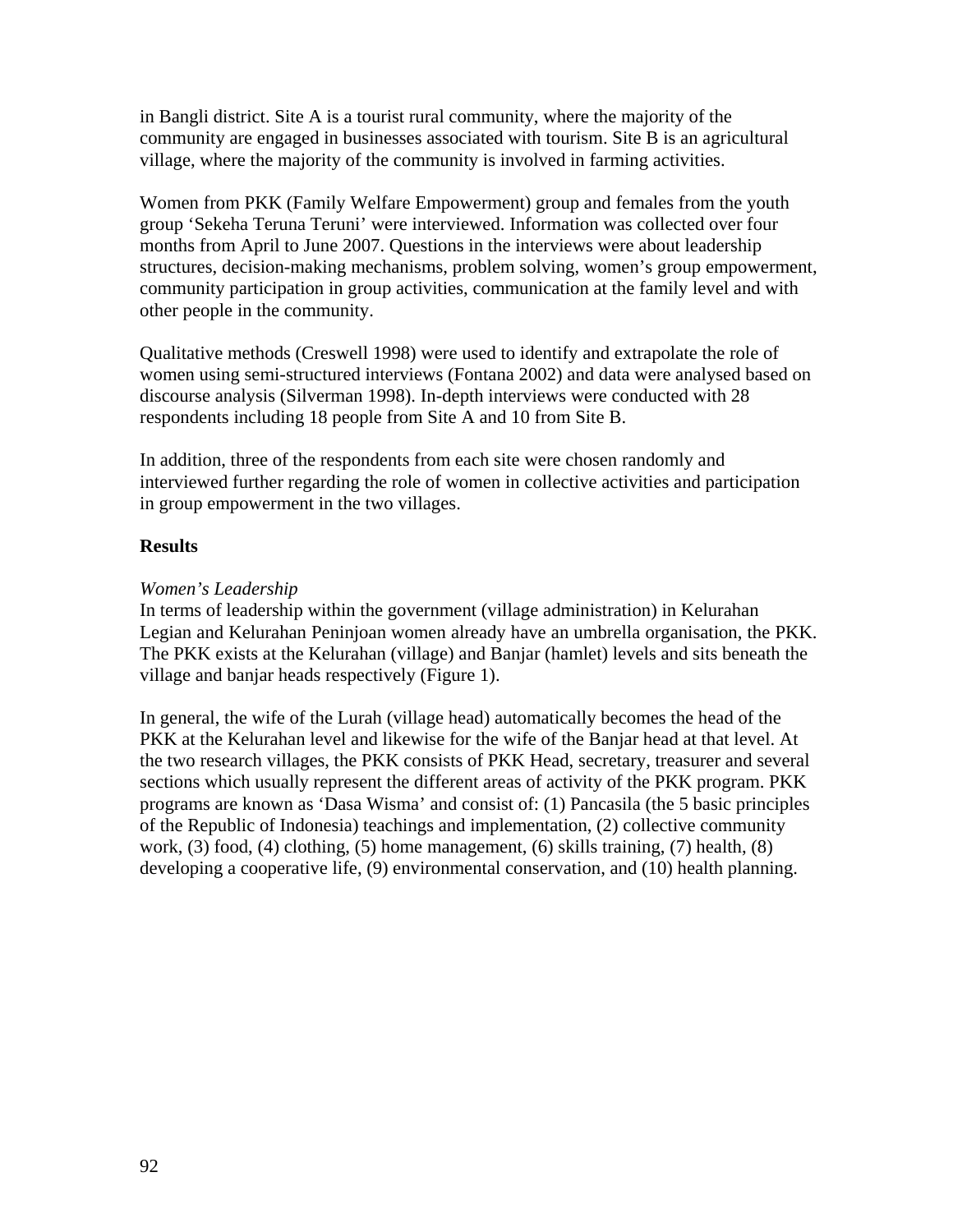

Figure 1. Organisational Structure of the Village

As an organisation, PKK has its own agenda but often conducts activities in cooperation with the village head. The PKK has routine activities such as monthly meetings, health clinics and arisan (where members contribute a small amount of money and take turns in winning the total amount each month). However for activities which involve local government or traditional leadership, the PKK must consult with the male leaders in the community.

At the traditional village leadership level at Sites A and B, there is also an informal women's group that is led by a woman known as the 'Krama Istri'. With a model similar to that of the more formal government structures, the leader of this group is generally the wife of the male traditional leader. The Krama Istri has a larger role in religious and cultural activities, such as religious ceremonies at the local temple (*e.g*. Kahyangan Tiga) and in funeral ceremonies.

At Site A there is a community structure known as 'BAMUS', which acts as a bridge between the village's government and traditional structures. Women are not represented within the leadership structure of BAMUS. This was revealed during the in-depth interviews, where one member of the PKK said:

> "Actually women need to be included in all leadership structures, including BAMUS, because in reality women are going to be involved in all activities and often in very important positions. Because of the lack of representation of women in BAMUS, which coordinates all government and traditional activities, there is often miscommunication and women are forced to forego their own interests".

This statement raises concern that women's interests will not be accommodated. There is no equivalent structure to BAMUS at Site B.

At Site B, traditional leadership has more influence than the formal government leadership. In sites A and B women still have little role in decision making because the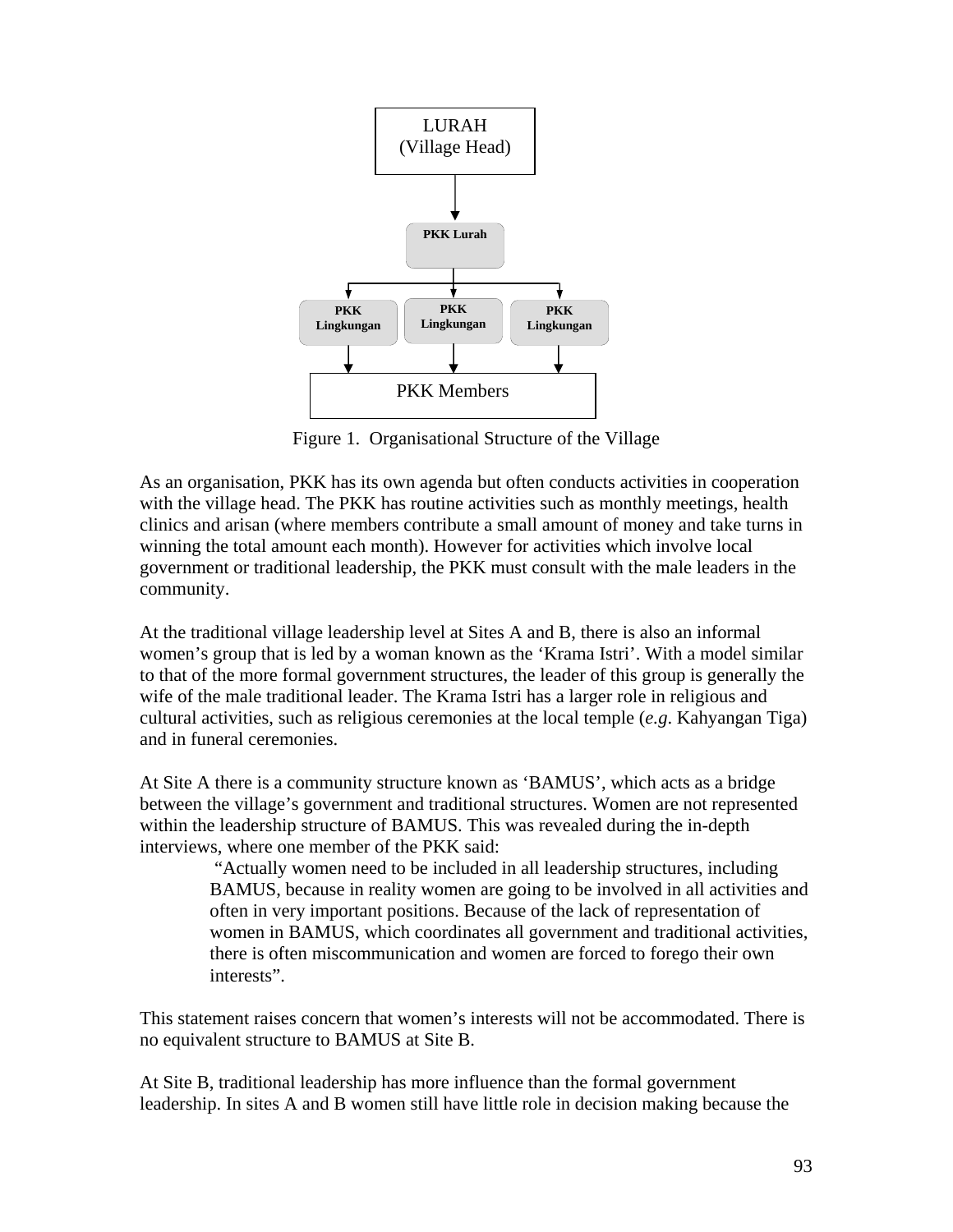structure of women's organisations dictates that all decisions must be made by male-led organisations. Women's groups must consult with men's groups but not the reverse.

#### *Women's Participation*

Site A has a heterogonous community with almost half of the inhabitants originating from outside of the village. The majority of people have livelihoods associated with tourism and therefore the community is highly mobile. At Site A, there are some economically productive groups forming but unfortunately they are poorly organised. These groups have formed due to common interests and a common location. These groups include the local traders, women giving massages on the beach, and handicraft seller groups. According to one informant, these groups are sometimes formed only to make it easier to get credit from the bank. Besides the economically productive groups, groups also form between people with a common hobby such as a sport or art. Interestingly, in Site A, women all have a common awareness and concern about environmental cleanliness, particularly keeping urban laneways clean. This awareness has arisen as a result of a previous outbreak of dengue fever. From that experience all members of the PKK in all the banjars of Site A created a cleanliness competition which is judged weekly. Locations are evaluated by members of the PKK who have already become cadre for dengue fever eradication. Each banjar has 5 cadres who undertake a weekly inspection for mosquito larvae in all laneways. Laneway cleaning activities are undertaken independently by the PKK under the guidance of the local health clinics. This indicates that women already have skills to independently manage their local environment for the sake of their collective interests.

The majority of the community at Site B are farmers, and women are often involved in farming activities. Women's involvement in farming includes seed raising, planting, crop maintenance, harvesting through to post harvest activities. However, women do not participate in training activities provided by the Horticulture Agency covering topics such as pest and plant disease control as they are not included in the formal consultation by the agency of the community when visiting the community. It is important for women to understand pest control as they are involved in farming activities. Besides being involved in farming, women have previously formed economically productive groups such as a group for women making crisps from chicken's feet, another for making jack-fruit crisps and a group for pig rearing. These groups developed quickly as they were given on-going support from the Department of Industry. But as soon as this support ceased, many more small enterprises arose with similar products and competition became too high between products so now none of them are productive anymore. According to Ibu Darni (secretary of the PKK at Site B) this was because, in addition to reduced market access with the excess competition, it became increasingly difficult for members of the groups to divide their time between activities with the group and their individual interests so that group activities were often neglected. There are also several machines and pieces of equipment supplied by the government that are not used because the group activities are not running. This is an indication of the lack of ability of women to guide a functional group in this village as group members still prioritise their private activities over group activities. All collective activities must still be done in coordination with men's groups particularly with traditional leadership.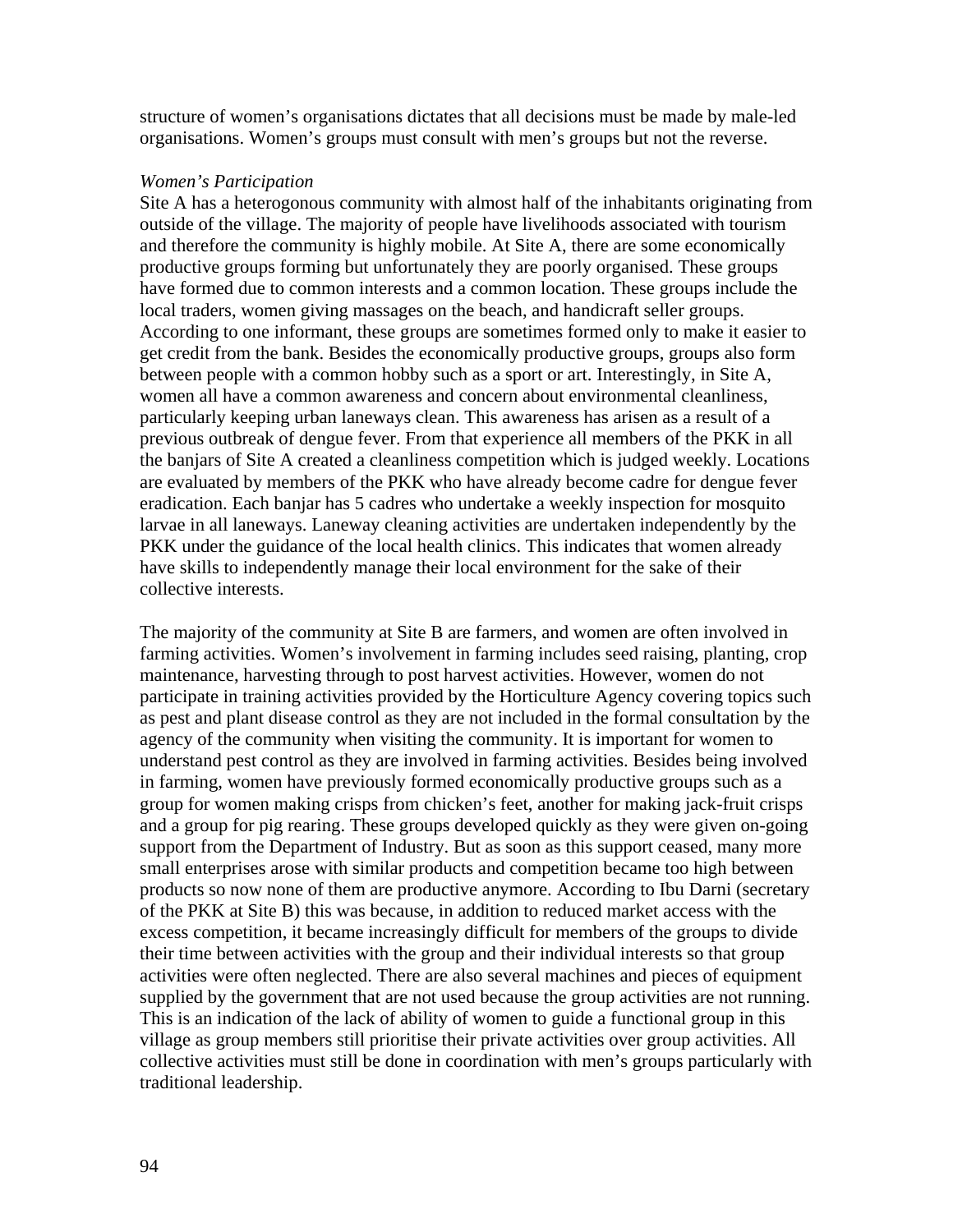In Legian and Peninjoan, communication between women is frequent and in-depth interview results showed that the relationship between women within their village is very close. This is indicated by the close relationships between female relatives, friends and others in the community. There relationship is based on frequent visits to each others homes, via phone and through mail.

## **Discussion**

There is some difference in the ways that Site A and Site B express their capacity to achieve collective goals. One example of this difference is the success of the women at Site A in motivating members of their group to undertake sustainable collective activities such as the successful dengue fever eradication program. Women at Site B on the other hand have a higher tendency to undertake individual activities as indicated by the failure of several groups to develop. As one element of social capital, human resources in Site B are also very low. The majority of respondents in Site B only completed high school and most work as farmers. According to Awan (2005), the meagre income of farmers is insufficient to meet the families' basic needs and the community of Site B is classed as having a poor quality of life. This low welfare means that women are fully occupied trying to meet their family's basic needs leaving them almost no time for group activities. This is in accordance with the opinion expressed by Collier (1998) who says that social capital emphasises the close relationship between social capital and human capital. Social capital can overcome opportunistic issues, thereby facilitating collective actions. Women at Site B prefer to implement activities in accordance with the policies of government and village leaders. As a result, women at this site can be said to be passive. This was demonstrated by the failure of women at Site B to guide their own collective activities. The ability of individuals to understand their common interests and goals is still very low as also described by Adler and Woo Kwon (1999) who stated that social capital is a public good that encourages individuals to neglect their obligations in maintaining a group, expecting other group members to ensure its continuation.

This phenomenon demonstrates that there is a lack of understanding amongst the women at Site B regarding the importance of social capital and working together for common goals. As a result, women at Site B, are greatly in need of support to empower them and help them understand common interests, common problems and increase their awareness of the environment. Women should also be made aware that they do not only have social obligations but also have the right to improve their collective well-being. Suryani (2006) states that there needs to be increased awareness among the women of Bali to increase capacities in Bali overall. This is important for maintaining cultural identity and harmony, and to improve the lives of the family and the broader community.

The female community of Site A appears to be more expressive and more capable of independently managing their collective activities than that at Site B. This is demonstrated by the success of the local PKK in eradicating mosquito larvae through routine cleaning of local laneways. This has become the basis for improving community capacity including in the area of biodiversity conservation. In addition, work networks in the community have become closer, even though many of the residents of Site A originate from outside of the village (BPS 2006). This may be a result of the leadership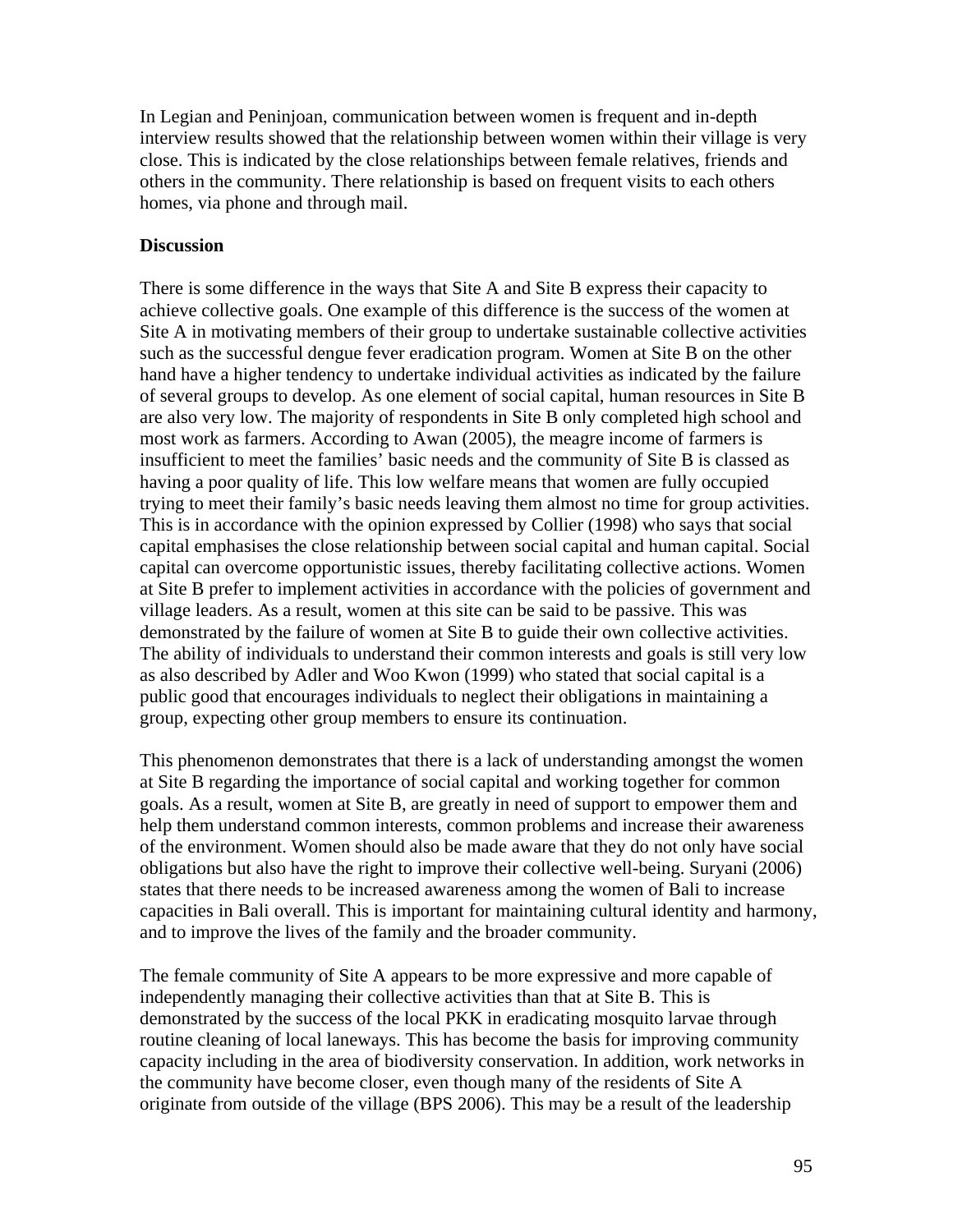structure at Site A where they have the slogan "Legian United" which has been a trigger for Legian to work and have collective activities to achieve common goals.

The disparity in the decision-making powers of men and women indicates a need for organisational strengthening of women's groups. It is hoped that the formation of strong integrated women's groups, will allow increased efforts to improve women's rights for collective development and increased capacity in areas such as agriculture and biodiversity conservation. Flora (2007) describes social capital as the relationship between people and organisations where there is mutual trust and collective action for a shared future and cooperation for common goals. If this does not occur, it will not be possible to create and maintain healthy ecosystems or a strong economy. Without social capital, cohesion in a community will decrease until the community is not able to organise itself to maintain a reasonable quality of life or sustainable livelihoods (Beeton 2006). According to the World Bank (1998) this is also true of social capital from an institutional perspective as community networks are a product of the political, legal and organisational situation of a community.

Available data indicate that women at both Site A and Site B have frequent communication between families, between friends and with business colleagues. This represents an opportunity for women to exchange information. This information is an asset that allows the formation of networks which in the future may strengthen the tie between members of the community to improve their ability to recognise, understand and overcome problems together. However, so far there is very little discussion about the basic needs for driving collective activities for a common goal. Communication amongst women is still generally limited to discussions about family, tradition and spiritual issues. This social capital should be further strengthened so that this communication can be directed toward addressing community issues and finding solutions together. Research conducted by Rodda (1993) found that women in the Papuan mangrove forests are able to have a positive impact on the environment in their role as consumers (using the environment for daily needs), educators (able to transfer knowledge) and as communicators (able to pass on and disseminate information to benefit others). From this success, women in Papua have been able to improve the quality of life of their families and disseminate their knowledge regarding the use of forest products to their children and their neighbours.

# **Synthesis**

According to Suryani (2006), women should not continue to see themselves as victims of inequality. They need to demonstrate to the community that women have abilities equal to those of men. By demonstrating their success in getting an education, running a household and participation in community activities, community members, particularly men will automatically begin to not only see someone as a 'woman' but as a capable person.

The structure for women's leadership, the PKK, is a means for beginning to empower women at the village and Banjar levels, to increase understanding of their rights and obligations, to recognise issues, make decisions and overcome community problems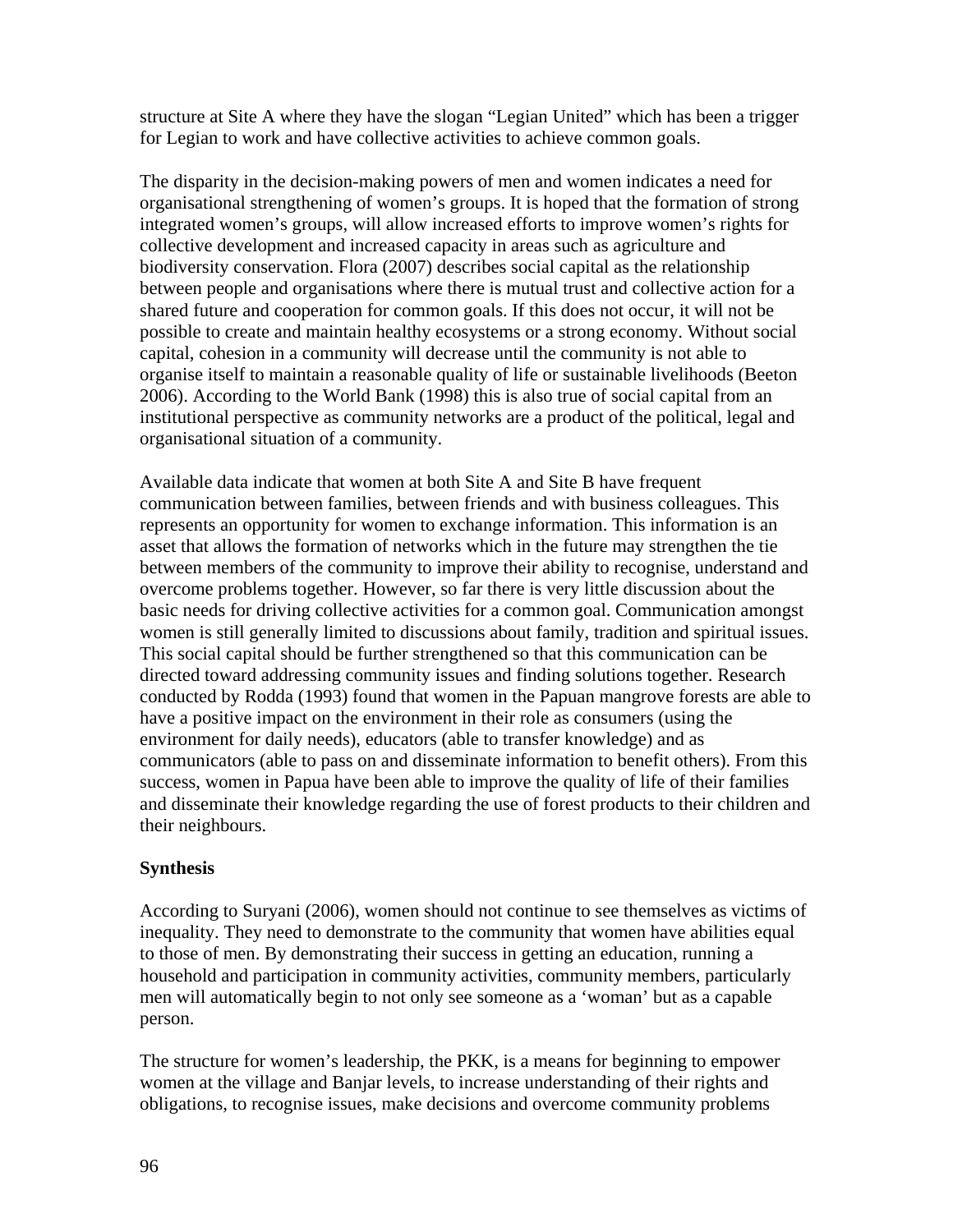together. Efforts should be made to improve and facilitate the existing social capital amongst women, such as the ability to independently undertake collective activities, constant communication and success in forming groups to address common interests, so that these things can develop and become social capital for biosecurity.

It must be recognised that women's roles in collective village activities within the traditional and formal leadership have a major influence on the success or failure of these activities. Women have a special role that is not able to be filled by men. Cooperation between women and men's groups need to be strengthened to undertake collective activities for the common good. Inequality within the community culture occurs because of the social structure that has developed over many centuries and become unwritten law which is held and defended as a cultural inheritance. If this culturally ingrained inequality can be redirected in a positive direction such as strengthening the social capital already possessed by women, it may be used to empower the community's women to better address local issues and overcome problems together, including issues of biosecurity.

## **Summary, Conclusions and Implications**

Results of this research show that women are already organised to address thier interests at the village and banjar levels within the structure known as the PKK. However, the position of women in this organisation is effectively only a shadow to the male leadership. Women do not yet have any real authority to make decisions. Women are not yet represented in the coordination organisations such as BAMUS in either Site A or Site B and their interests are therefore not accommodated.

Women actually play quite a large role in collective activities but continue to be in the shadow of men. Women have some experience in group organisation for improving wellbeing, but this is not being maximised and is still unprofessional. The ability and desire for effective communication among women's groups is high and should be used to assist women to impact on their local environment and undertake collective activities for achieving common goals. Women have the power to improve the strength of their social capital using the seven aspects of social capital as outlined by Flora (2007), increasing participation and action at the community level by identifying and overcoming social, cultural, spiritual and agricultural problems in the community and perhaps even for addressing the issue of biosecurity.

# **References**

Adler, PS & Woo Kwon, S 1999, Social Capital: The Good, The Bad and The Ugly. Expanded paper from the 1999 Academy of management meeting in Chicago. Los Angeles: Marshall School of Business, University of Southern California. Ardhana. 1994, *Bali Dalam Kilasan Sejarah dalam Dinamika Masyarakat dan Kebudayaan Bali.* Bali Post. Bali, Indonesia Australian Bureau of Statistics (ABS). 2002, *Social Capital and Social Wellbeing Discussion Paper.* (Online) http://[www.oecd.org/dataoecd/2/30/2360806.pdf.,doakses](http://www.oecd.org/dataoecd/2/30/2360806.pdf.,doakses) 5 Maret 2007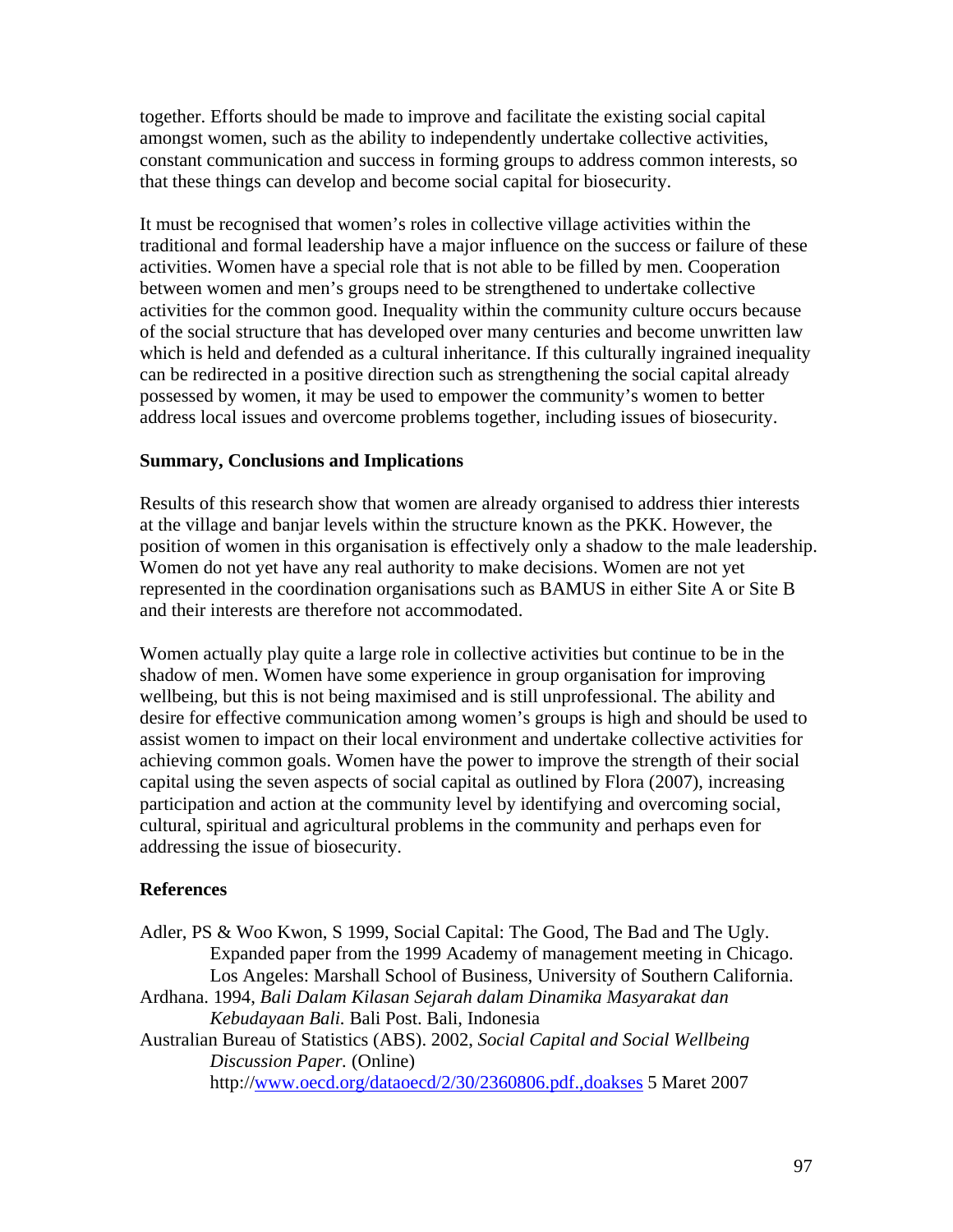Awan, MA 2005, *Perbedaan Gender di Bidang Pertanian*. [www.pikiran](http://www.pikiran/) – rakyat.com/2005.

Badan Pusat Statistik [BPS] 2006, *Kabupaten Badung*. Kecamatan Kuta dalam Angka.

- Beeton, RSJ 2006, Society's forms of capital: Framework for renewing our thinking, paper prepared for the 2006 Australian State of the Environment Committee, Department of the Environment and Heritage, Canberra, (Online), [http://www.deh.gov.au/soe/2006/emerging/capital/index.html,](http://www.deh.gov.au/soe/2006/emerging/capital/index.html) diakses 24 Mei 2007
- Collier, P 1998, *Social Capital and Poverty*. World Bank SCI Working paper No. 4 November ([www.iris.umd.edu/adass/proj/soccap.asp\)](http://www.iris.umd.edu/adass/proj/soccap.asp)
- Coleman, JS 1990, *Foundations of Social Theory*. Cambridge M.A. Belkmap.
- Creswell, JW 1998, *Qualitative inquiry and research design choosing among five traditions.* Sage Publications, California, USA.
- Dasgupta, P & Serageldin 2000, *Social Capital: A Multi Faceted Perspective*. World Bank, Washington, DC.
- Falk, I. 2007, Communities Learning to Secure their Futures. *International Journal of Learning in Social Contexts, 3-29.*
- Flora, CB 2007, Community Capitals Framework. *Biosecurity Bilingual Monograph*, *Learning Communities: International Journal of Learning in Social Contexts (Australia), & Kritis: Journal of interdisciplinary development studies (Indonesia). Pp. 30-39.*
- Flora, CB & Kroma, MM 1998, Gender and Sustainability in Agriculture and Rural Development. In G.E.D Souza and T.G. Gebermedhin (eds.) *Sustainability in Agricultural and Rural Development,* pp. 103-116, Brookfield, VT: Ashgate Publishing Company.
- Fonjong, NL & Athanasia, MF 2007, *The Fortune and Misfortune of Women Rice Prodecers in Ndop, Cameroon, and Implications for Gender Roles*. Department of Gender Studies FSMS, University of BUiea, Cameroon.
- Fontana, A & Frey, JH 2000, The interview: From neutral stance to political involvement. In Denzin, N.K. & Y.S. Lincoln (eds*.). The Stage Handbook of Qualitative Research* (3rd), Sage Publications CA, USA.
- Indrayoga, OK 2006, *Apa Peranan Perempuan Bali*? Makalah yang disampaikan pada Lokakarya Nasional Upaya Peningkatan Peranan Perempuan dalam Pengembangan Wirausaha. Pusat Inovasi LIPI.(on line). [http://www.kompas.com/kompas-cetak/0304/27/utama/28042.htm,](http://www.kompas.com/kompas-cetak/0304/27/utama/28042.htm) diakses 15 April 2007
- Grootaert, C 1998, *Social Capital: the MissingLink*. The Wold Bank. (online). http://www.the worldbank.org. diakses 24 Mei 2007.
- Hanson, D, Muller, R & Durheim, D 2006, Documenting the development of social capital in a community safety promotion coalition using social network analysis. (online), [http://www.engagingcommunities2005.org/abstracts/hanson-Dale](http://www.engagingcommunities2005.org/abstracts/hanson-Dale-final.pdf.,diakses)[final.pdf.,diakses](http://www.engagingcommunities2005.org/abstracts/hanson-Dale-final.pdf.,diakses) 3 Maret 2007.
- Maluccio A, Haddad JL & May J 2003, Social capital and gender in South Africa, 1993- 98. In A. Quisumbing (ed) *Household Decisions, Gender and Development: A Synthesis of Recent Research*. Washington D.C.: International Food Policy Research Institute.